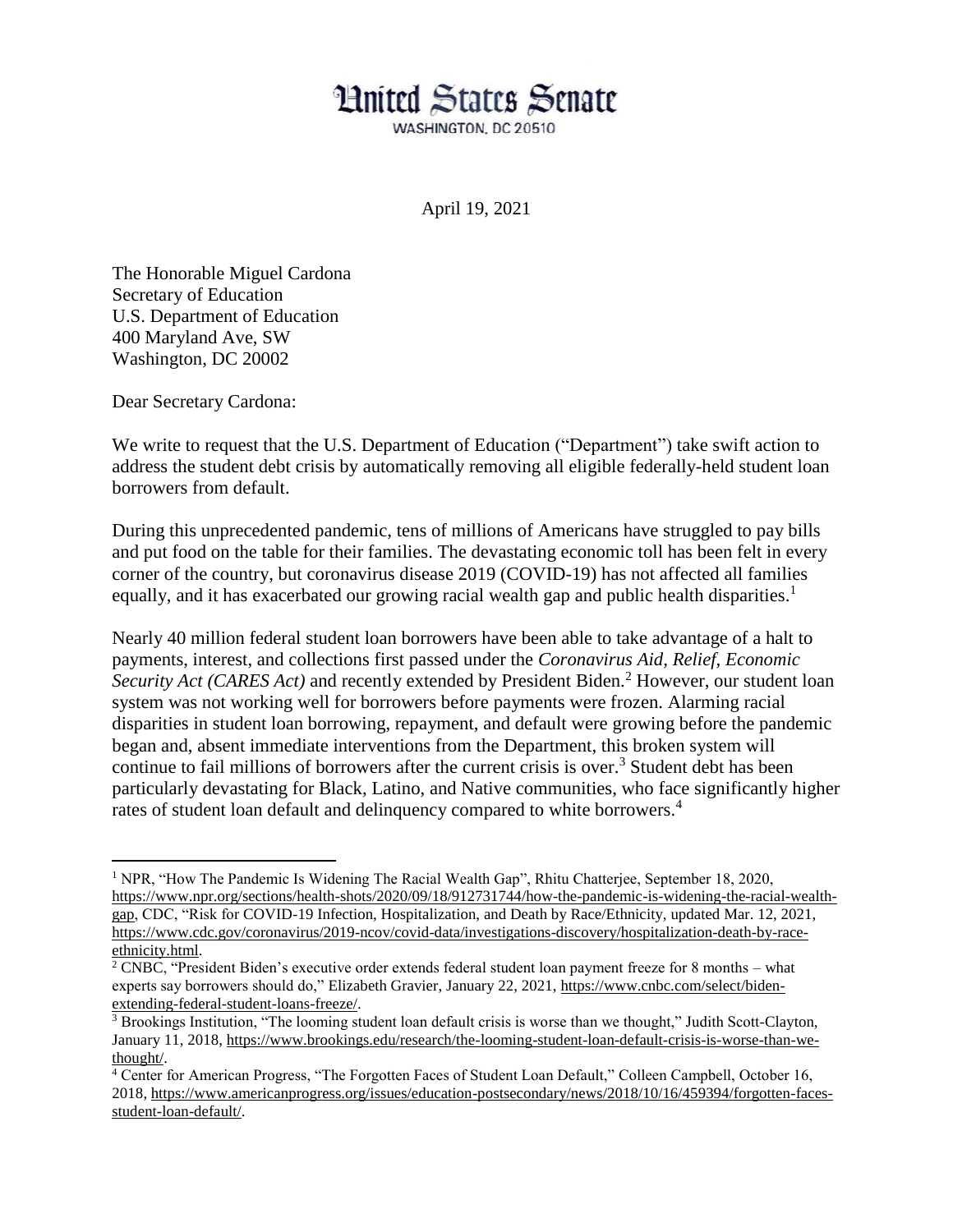The Department has the authority to address these accumulating financial pressures and inequities by automatically removing 7.5 million borrowers with federally-managed student loans from default status.<sup>5</sup> Under the *Higher Education Act of 1965*, a borrower may rehabilitate their loan and exit default if they satisfy nine on-time payment obligations during a period of 10 consecutive months. Once a borrower completes the rehabilitation process, any record of default is removed from their credit history.<sup>6</sup>

The *CARES Act* specifically provided that the now-12-month long payment freeze counts toward rehabilitation, therefore all defaulted borrowers with federally-held student loans have now met the requirement for completing nine payment obligations and are thus eligible to exit default status.<sup>7</sup> Although student loan rehabilitation typically requires an application process, as Secretary, you have the authority to waive the requirement for an application and to instead automatically rehabilitate these loans without any paperwork.<sup>8</sup>

Under normal circumstances, a borrower can only rehabilitate their loan one time. However, Section 2(a)(1) of the *Higher Education Relief Opportunities for Students (HEROES) Act of 2003* provides that the Secretary may "waive or modify any statutory or regulatory provision applicable to the student financial assistance programs under title IV" during a period of national emergency.<sup>9</sup> This same authority forms the basis of the President's extension of student loan relief through September 30, 2021. As such, the Department can waive the restriction that a borrower can rehabilitate only one time, and all 7.5 million borrowers can be eligible for automatic rehabilitation.

Removing borrowers from default status and eliminating their record of default will provide them significant financial benefits. It will ensure these borrowers do not immediately face the garnishment of wages, tax refunds, and Social Security, and additional collection fees, once the nationwide forbearance expires.<sup>10</sup> The removal of the record of default will improve borrowers' credit scores, helping them to gain access to credit and more affordable rates for a home or auto loan or credit cards, and in turn, their economic wellbeing.<sup>11</sup> It may also improve their ability to find employment or rent an apartment because potential employers and landlords can review

 $\overline{a}$ 

<sup>5</sup> Department of Education, "Federal Student Loan Portfolio," [https://studentaid.gov/data-center/student/portfolio.](https://studentaid.gov/data-center/student/portfolio) <sup>6</sup> Federal Student Aid, "Don't get discourage if you're in default on your federal student loan,"

[https://studentaid.gov/manage-loans/default/get-out,](https://studentaid.gov/manage-loans/default/get-out) Department of Education, "1998 Amendments to the Higher Education Act of 1965," [https://www2.ed.gov/policy/highered/leg/hea98/sec464.html.](https://www2.ed.gov/policy/highered/leg/hea98/sec464.html)

<sup>7</sup> Washington Post, "After Biden request, Education Department extends pause on federal student loan payments through September," Danielle Douglas-Gabriel, Jan 20, 2021,

[https://www.washingtonpost.com/education/2021/01/20/biden-student-loan-payment-freeze-extension/,](https://www.washingtonpost.com/education/2021/01/20/biden-student-loan-payment-freeze-extension/) H.R. 748 CARES Act, [https://www.congress.gov/bill/116th-congress/house-bill/748/text.](https://www.congress.gov/bill/116th-congress/house-bill/748/text)

<sup>8</sup> H.R. 1414, Higher Education Relief Opportunities for Students Act of 2003,

[https://www.congress.gov/108/plaws/publ76/PLAW-108publ76.pdf.](https://www.congress.gov/108/plaws/publ76/PLAW-108publ76.pdf)

<sup>9</sup> *Id.*

<sup>&</sup>lt;sup>10</sup> The Washington Post, "Education Department to halt collection of defaulted student loans, refund \$1.8 billion", Danielle Douglas-Gabriel, March 24, 2020[, https://www.washingtonpost.com/education/2020/03/24/student-loans](https://www.washingtonpost.com/education/2020/03/24/student-loans-collection-coronavirus/,%20Experian,)[collection-coronavirus/, Experian, "What to Expect If You Default on a](https://www.washingtonpost.com/education/2020/03/24/student-loans-collection-coronavirus/,%20Experian,) Student Loan", Brianna McGurran, January 9, 2020, [https://www.experian.com/blogs/ask-experian/what-happens-if-you-default-on-student-loans/.](https://www.experian.com/blogs/ask-experian/what-happens-if-you-default-on-student-loans/)

<sup>&</sup>lt;sup>11</sup> CNBC, "Here's how student loans show up on your credit report and impact your credit score", Elizabeth Gravier, Mar 10, 2021, [https://www.cnbc.com/select/how-student-loans-impact-credit-score/,](https://www.cnbc.com/select/how-student-loans-impact-credit-score/) CNBC, What are the biggest advantages of a good credit score? A consumer advocate explains", Megan DeMatteo, Dec 2, 2020, [https://www.cnbc.com/select/advantages-of-a-good-credit-score/.](https://www.cnbc.com/select/advantages-of-a-good-credit-score/)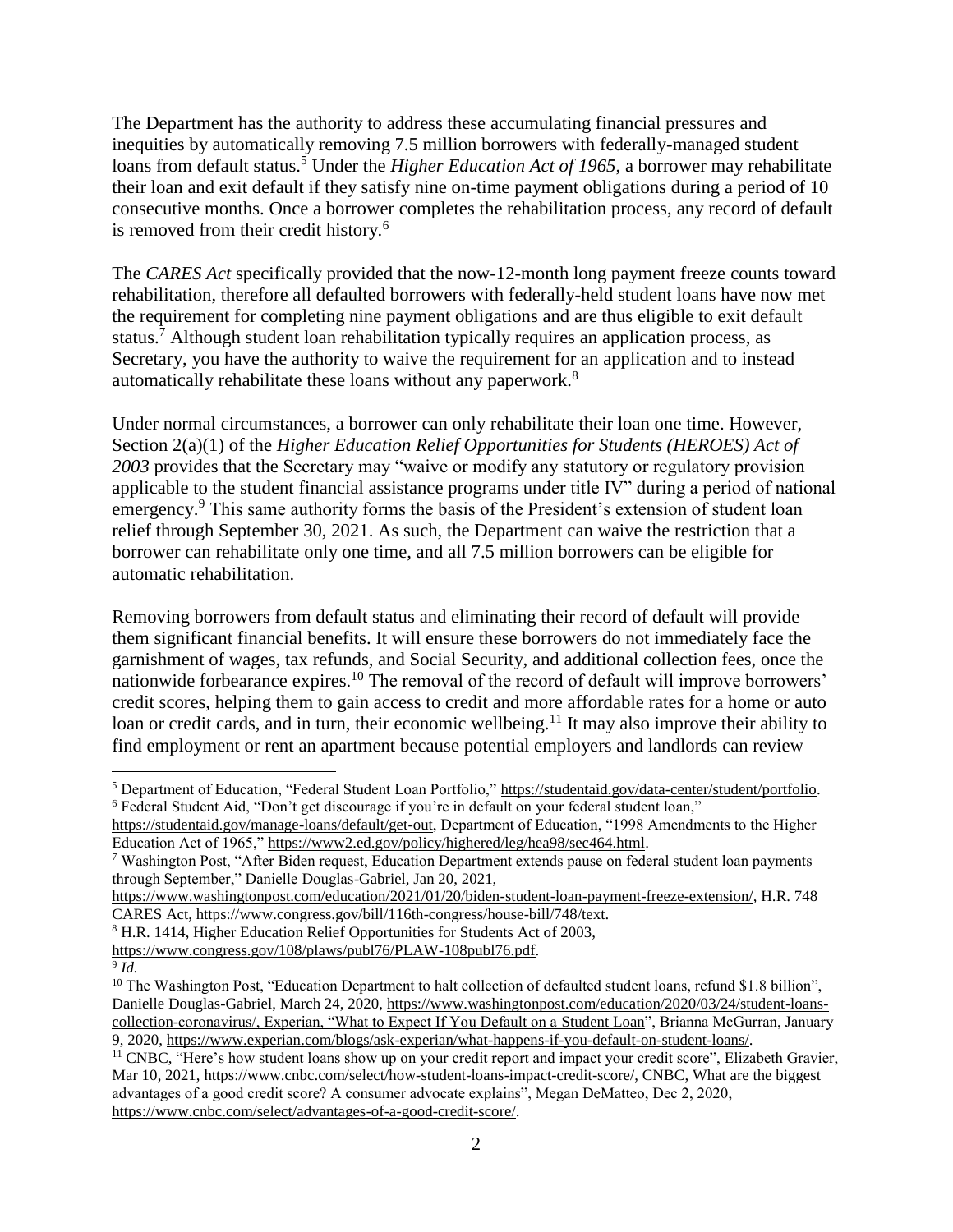credit reports.<sup>12</sup> And, borrowers will regain eligibility for student aid, allowing them to go back to school for new education or training opportunities.<sup>13</sup> As part of this effort, the Department should explore ways to remove negative credit history for previous periods of delinquency and ensure that borrowers do not face any additional negative repercussions for their credit history if they re-default.

Once the Department has removed borrowers from default status, it should prepare a comprehensive plan to ensure that student loan servicers will provide timely, actionable, and accurate customer service to assist these borrowers with any transition back into repayment, including by providing information about opportunities for student loan cancelation or discharge and income-driven repayment.<sup>14</sup> The plan should consider the extent to which borrowers formerly in default may benefit from additional support, the standards that student servicers should meet in assisting these borrowers, and how simple self-service options can help borrowers navigate transition out of default. As the Department continues its work to redesign student loan servicing, this comprehensive plan should also be formalized in all major Next Gen contracts.

We urge the Department to take swift action to assist student loan borrowers throughout this pandemic using every available statutory, regulatory, and administrative authority. Given that all defaulted borrowers have satisfied the statutory requirements for rehabilitation, in accordance with the *CARES Act* the Department should automatically rehabilitate all 7.5 million federallymanaged student loans without the need for application. The Department should complete this process before any notices are sent to borrowers about resumption of payments, and subsequently develop a comprehensive plan to assist formerly defaulted borrowers with their student debt. Thank you for your prompt attention to this request.

Sincerely,

 $\sqrt{s}$ Elizabeth Warren United States Senator

 $\overline{a}$ 

 $\sqrt{s}$ Raphael Warnock United States Senator

<sup>&</sup>lt;sup>12</sup> CNBC, What are the biggest advantages of a good credit score? A consumer advocate explains", Megan DeMatteo, Dec 2, 2020[, https://www.cnbc.com/select/advantages-of-a-good-credit-score/.](https://www.cnbc.com/select/advantages-of-a-good-credit-score/)

<sup>&</sup>lt;sup>13</sup> Student Borrower Protection Center, "New Data Show Student Loan Defaults Spiked in 2019 – A Warning to Industry and DeVos Amind Economic Fallout," Ben Kaufman, March 13, 2020, [https://protectborrowers.org/every-](https://protectborrowers.org/every-26-seconds/)[26-seconds/,](https://protectborrowers.org/every-26-seconds/) Wall Street Journal, "A Year Without Student-Loan Payments," Amber Burton and Julia Carpenter, March 20, 2021[, https://www.wsj.com/articles/a-year-without-student-loan-payments-11616252402.](https://www.wsj.com/articles/a-year-without-student-loan-payments-11616252402)

<sup>14</sup> Pew Charitable Trusts, "Outreach From Borrowers Could Overwhelm Student Loan System When Pandemic Pauses End," Sarah Sattelmeyer and Lexi West, November 3, 2020, [https://www.pewtrusts.org/en/research-and](https://www.pewtrusts.org/en/research-and-analysis/articles/2020/11/03/outreach-from-borrowers-could-overwhelm-student-loan-system-when-pandemic-pauses-end)[analysis/articles/2020/11/03/outreach-from-borrowers-could-overwhelm-student-loan-system-when-pandemic](https://www.pewtrusts.org/en/research-and-analysis/articles/2020/11/03/outreach-from-borrowers-could-overwhelm-student-loan-system-when-pandemic-pauses-end)[pauses-end.](https://www.pewtrusts.org/en/research-and-analysis/articles/2020/11/03/outreach-from-borrowers-could-overwhelm-student-loan-system-when-pandemic-pauses-end)